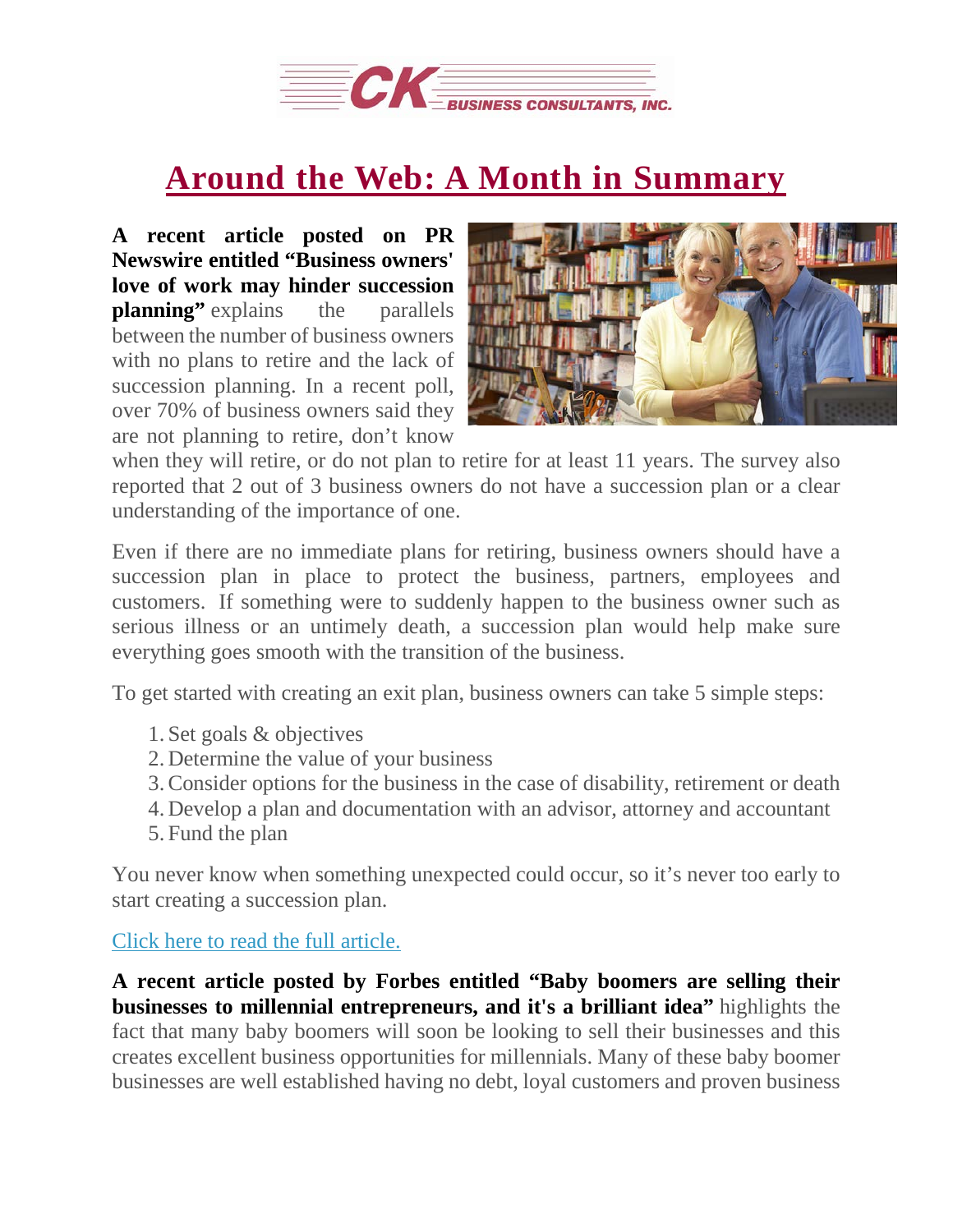models which make them a great opportunity for young entrepreneurs to take over instead of letting the businesses close down.

Here are 7 places to start looking for these baby boomer businesses:

- 1.Local chamber of commerce
- 2.Local CPAs
- 3.Local real estate brokers
- 4.Local community bankers
- 5.Business brokers
- 6. M&A Advisors
- 7. Go directly to the business owner
- 8.Craigslist or eBay

Overall, staying connected with local professionals in your area as well as being proactive in searching out businesses for sale will help you to find a great business opportunity. Once you find a legitimate business, find out if it's making a profit. If so, ask why the owner wants to sell and if not, find out why.

## Click here to read the full [article.](https://www.forbes.com/sites/forbesagencycouncil/2017/09/29/baby-boomers-are-selling-their-businesses-to-millennial-entrepreneurs-and-its-a-brilliant-idea/#12f279a93181)

**A recent article from Forbes entitled "Selling your business in 3 to 5 years? Buy another company now"** explains how acquiring another company can significantly increase the value of your business before you decide to sell. The first thing to understand is that the multiple of earnings paid for a company increases at an accelerating rate with size. Larger EBITDA means larger multiples, and larger companies are generally less risky so a buyer is willing to pay more.

Acquiring another business may also amount to cost savings and operational improvements when the companies are integrated. Combine these savings with organic revenue growth and a larger multiplier when the companies are combined, and this can add up to a huge increase in your company's value. So, if you're thinking of selling within 3-5 years, this could be a good strategy to consider.

## Click here to read the full [article.](https://www.forbes.com/sites/toddganos/2018/01/30/selling-your-business-in-3-to-5-years-buy-another-company-now/#512ea52d20bc)

**A recent article from the Denver Post entitled "Selling your business? Focus on the key business drivers so buyers pay top dollar"** explains how focusing on certain key factors of your business can help you get the highest possible price when selling your business. Although many key business drivers vary among industries, there are four drivers that apply across the board: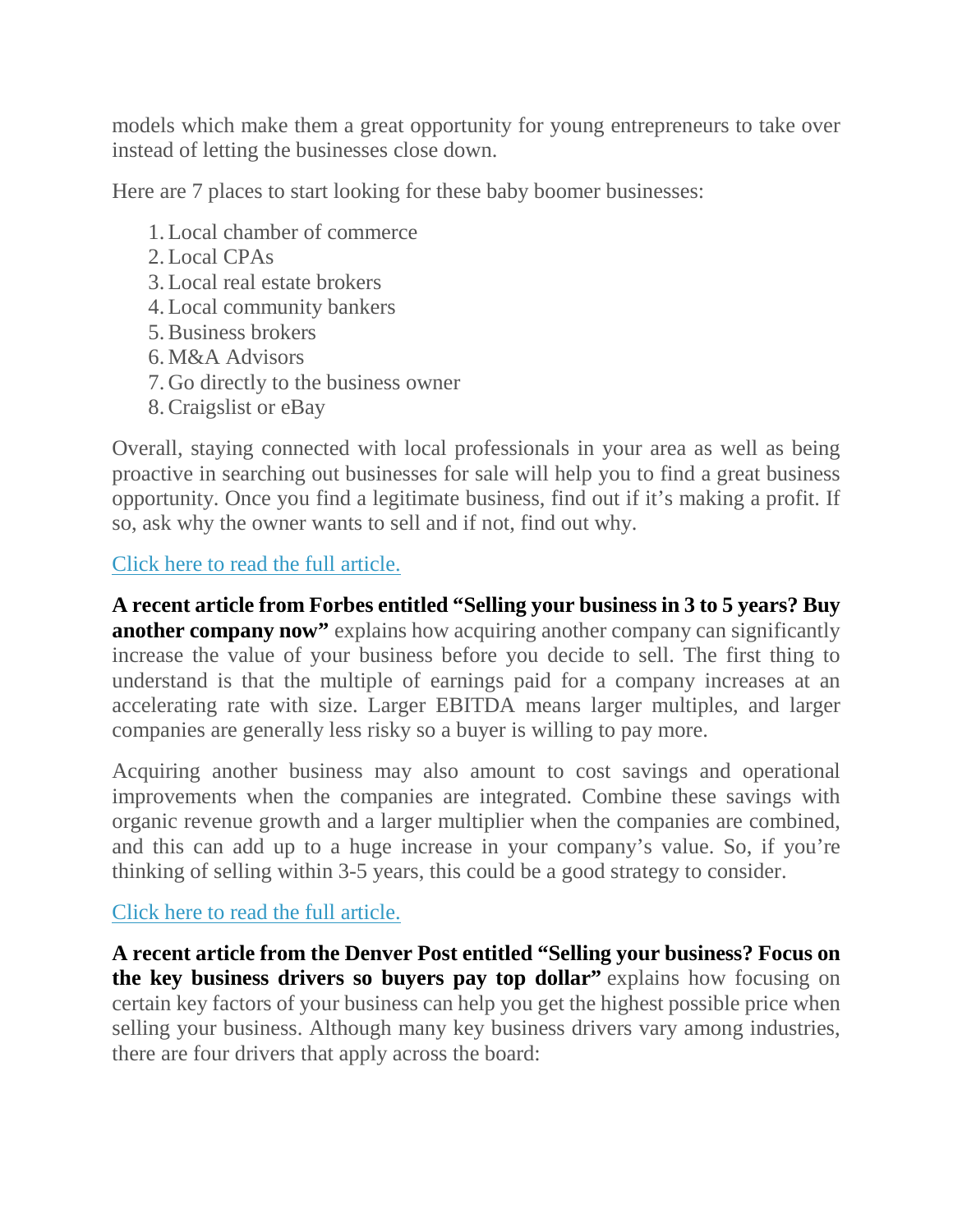1. History of increasing revenues and profits over the past 3-5 years 2. Strategic business plan that shows strong growth, competitive advantage, and products or services that can be sold across multiple industries 3. Future cash flow including expected EBITDA performance, expected

working capital investment requirements, and expected fixed-asset investment requirements

4. Strong management team and strong operating systems in place

Business owners should get a detailed business audit and analysis from a business consultant so they can see where their business's strengths and weaknesses are. This will show the owner what business drivers to focus on improving in order to get the highest price for their business.

## Click here to read the full [article.](https://www.denverpost.com/2018/01/21/selling-business-2018/)

**A recent article posted on Divestopedia entitled "What Is Your Company Actually Worth?"** explores how buyers and sellers often perceive a company's worth differently and how business owners misjudge their company's value. Private company valuation is a complex process and most owners have difficulty staying objective when it comes to a business in which they have put their life's work into. On the other hand, to a buyer, the company is an asset to be acquired at the lowest possible price, which often leads to a large difference in perception between a buyer and seller.

An experienced M&A Advisor can help negate these problems and make the sale process better for the owner for the following reasons:

1.The business owner can focus on factors of the business which will increase the valuation such as EBITDA, sales, gross profit margins, customer growth and employee skills.

2.The owner will get an extensive look at the financial health of their business from an advisor along with recommendations for improvement.

3. An M&A Advisor will also be an experienced negotiator, helping the owner get the best sale price for the business.

The key to avoiding mistakes in selling a business starts off by getting an accurate valuation of the business and making sure everything is analyzed effectively to prepare for a profitable sale.

Click here to read the full [article.](https://www.divestopedia.com/what-is-your-company-actually-worth/2/9450)